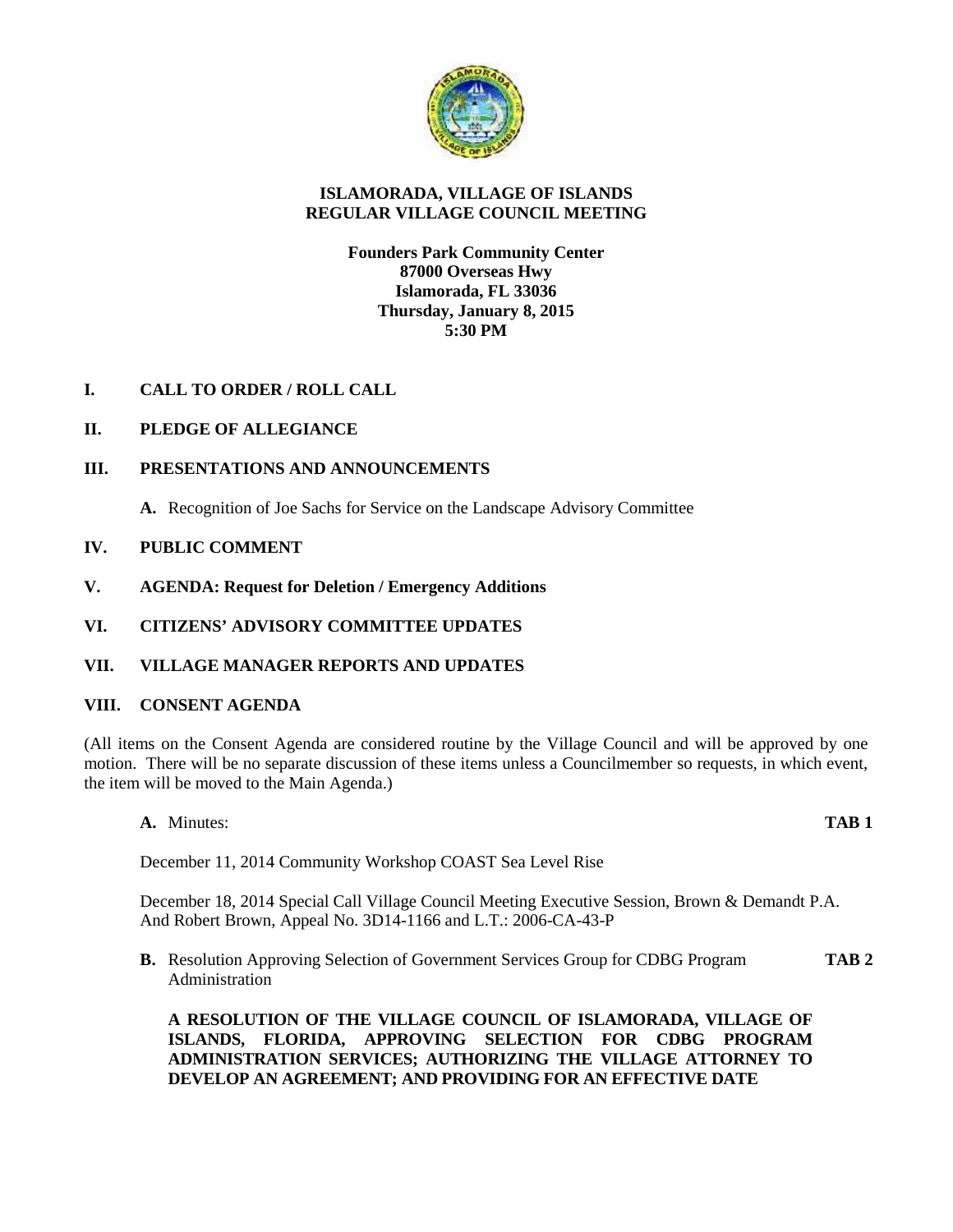#### **IX. WASTEWATER MATTERS**

**A.** Wastewater Project Update **TAB 3**

## **X. ORDINANCES**

**A.** Second Reading – Ordinance Amending Chapter 30 "Land Development Regulations," **TAB 4** Article II "Rules of Construction and Definitions", and Amending Article VI "Specific Use Restrictions," Division 10 "Signs" of the Village Code

**AN ORDINANCE OF ISLAMORADA, VILLAGE OF ISLANDS, FLORIDA, AMENDING CHAPTER 30 "LAND DEVELOPMENT REGULATIONS", ARTICLE II "RULES OF CONSTRUCTION AND DEFINITIONS", TO AMEND CERTAIN DEFINITIONS RELATED TO REGULATION OF SIGNS WITHIN THE VILLAGE; AMENDING ARTICLE VI "SPECIFIC USE RESTRICTIONS," DIVISION 10 "SIGNS", TO AMEND AND CLARIFY REGULATIONS OF TEMPORARY AND PERMANENT SIGNS; PROVIDING FOR THE REPEAL OF ALL CODE PROVISIONS AND ORDINANCES INCONSISTENT WITH THIS ORDINANCE; PROVIDING FOR SEVERABILITY; PROVIDING FOR INCLUSION IN THE VILLAGE CODE; PROVIDING FOR THE TRANSMITTAL OF THIS ORDINANCE TO THE FLORIDA DEPARTMENT OF ECONOMIC OPPORTUNITY; AND PROVIDING FOR AN EFFECTIVE DATE UPON APPROVAL OF THIS ORDINANCE BY THE FLORIDA DEPARTMENT OF ECONOMIC OPPORTUNITY**

**B.** First Reading- Ordinance Amending Chapter 30 "Land Development Regulations," Article **TAB 5** VI "Specific Use Restrictions," Division 11 "Alcoholic Beverage Use Permit," of the Village Code

**AN ORDINANCE OF ISLAMORADA, VILLAGE OF ISLANDS, FLORIDA, AMENDING CHAPTER 30 "LAND DEVELOPMENT REGULATIONS," ARTICLE IV "ADMINISTRATIVE PROCEDURES," DIVISION 2 "DEVELOPMENT REVIEW PROCESS," SECTION 30-213 "PUBLIC HEARING AND NOTICE" OF THE VILLAGE CODE TO PROVIDE FOR NOTICE REQUIREMENTS FOR ALCOHOL BEVERAGE USE PERMITS; AMENDING ARTICLE VI "SPECIFIC USE RESTRICTIONS," DIVISION 11 "ALCOHOLIC BEVERAGE USE PERMIT" OF THE VILLAGE CODE TO ESTABLISH MINIMUM DISTANCE SEPARATION REQUIREMENTS WITHIN THE VILLAGE; PROVIDING FOR THE REPEAL OF ALL CODE PROVISIONS AND ORDINANCES INCONSISTENT WITH THE PROVISIONS OF THIS ORDINANCE; PROVIDING FOR SEVERABILITY; PROVIDING FOR INCLUSION IN THE CODE; PROVIDING FOR THE TRANSMITTAL OF THIS ORDINANCE TO THE STATE DEPARTMENT OF ECONOMIC OPPORTUNITY; AND PROVIDING FOR AN EFFECTIVE DATE UPON THE APPROVAL OF THIS ORDINANCE BY THE STATE DEPARTMENT OF ECONOMIC OPPORTUNITY**

## **XI. QUASI-JUDICIAL**

**A.** Application for Site Plan Approval (SP-14-02) 103 Mastic Street **TAB 6**

**A RESOLUTION OF THE VILLAGE COUNCIL OF ISLAMORADA, VILLAGE OF ISLANDS, FLORIDA, CONSIDERING THE REQUEST BY JACOCKS MASTIC, LLC FOR SITE PLAN APPROVAL OF A 312 SQUARE FOOT RESTAURANT AND 2,827 SQUARE FEET OF RETAIL BUILDING ON PROPERTY LOCATED AT 103 MASTIC**